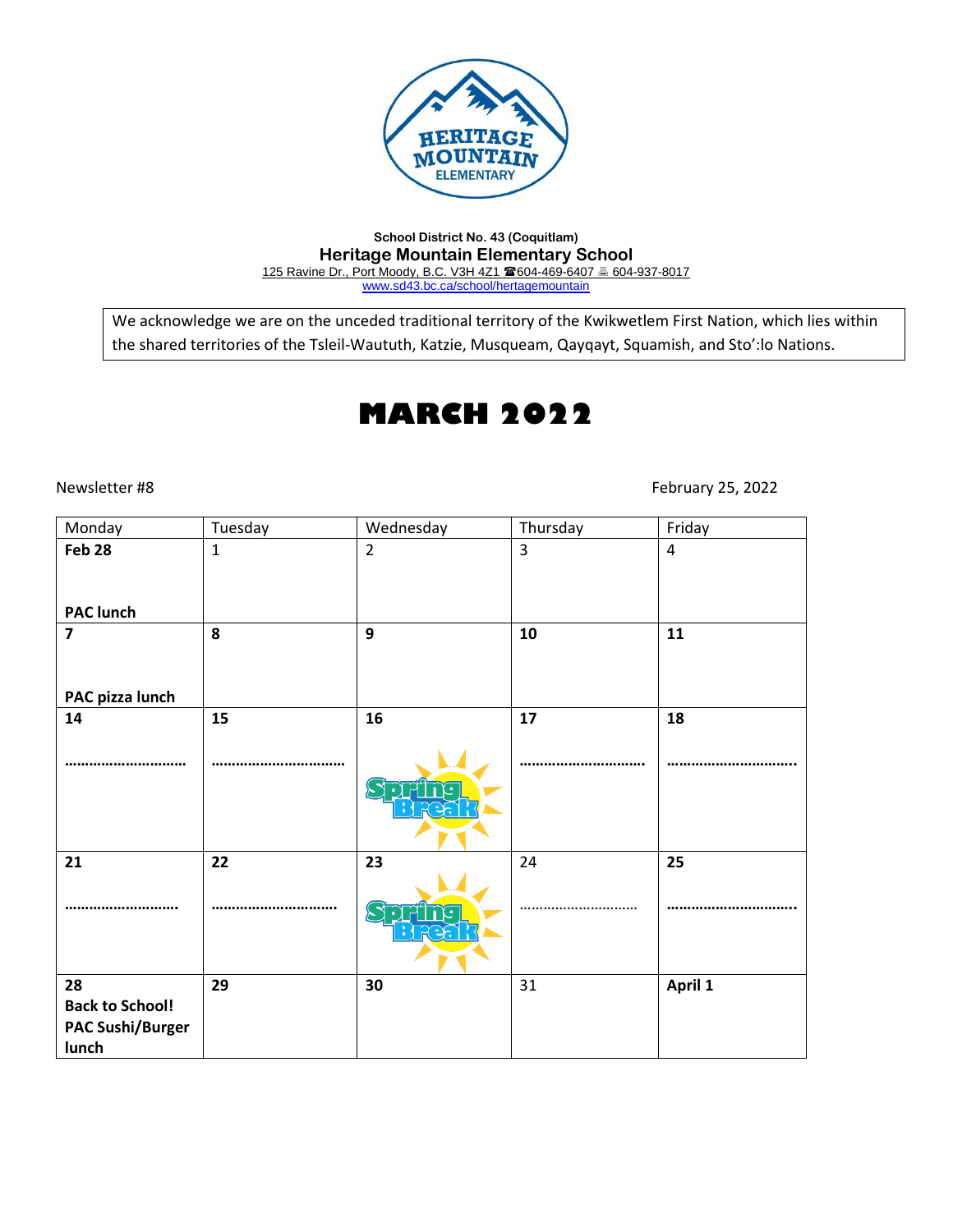## **PRINCIPAL'S PERSPECTIVE**

February 24, 2022



This past week we celebrated Pink Shirt Day, and I can tell you that Heritage Mountain is most definitely a kind and caring place to work, play, and learn!

Thank you to all the parents who have reached out by email and in conversations outside to share your thoughts and give feedback about your child's lives and routines at school. Something I have a strong belief in, is that together we are stronger!



The COVID landscape is changing, and this will require continued clear communication between us. In the next few days, your child will be bringing home a box of 5 rapid antigen tests. These have been sent from the provincial government. Attached is some information about the tests with instructions of "how" and "when" to administer. This will give families the ability to get immediate results for COVID symptoms and make informed decisions.

We may have grown accustomed to all the rules and how things are with increased protocols and measures; however, as things have continued to change and evolve, it has also been somewhat draining. We aren't quite to the finish line yet, but this next stage of the journey will provide a better road map for us to navigate the challenges together. So, even though rapid tests are just now becoming available, we are looking forward to some opportunities to ease on our COVID restrictions and allow students to connect more with their peers and have some choice about where they play. This will be done in strategic stages, and we will reassess as necessary when we received updates from the school district. The PHO has also advised that they will review safety protocols again in March and April and therefore we anticipate more possible changes in the next few months.

*For the immediate future, here is what you can expect:*

- Recess/Lunch there will be increased opportunities for students to play with other similar grade groupings of students, especially in outside areas. For example, classes on the field can mix but continue to maintain safe spacing.
- Gym/Library Learning Commons teachers can begin planning to provide opportunities for classes to join for collaborative activities.
- Staggered start and end times we are planning to remove the staggered schedule after Spring Break to improve the learning opportunities and transitions for students and families.
- Teachers will be communicating about the entry/exit routines as there will be some adjustments needed over the next couple of weeks. What is still important is that parents remain at a safe distance, and students and staff will still be wearing masks and sanitizing and washing hands when entering the building.
- Visitors we still need to limit who comes into the school by having visitors checking in at the office and minimizing their movement to the spaces that they need to be in and following all safety protocols. For example, we have begun our PAC lunch routine again with limited volunteers.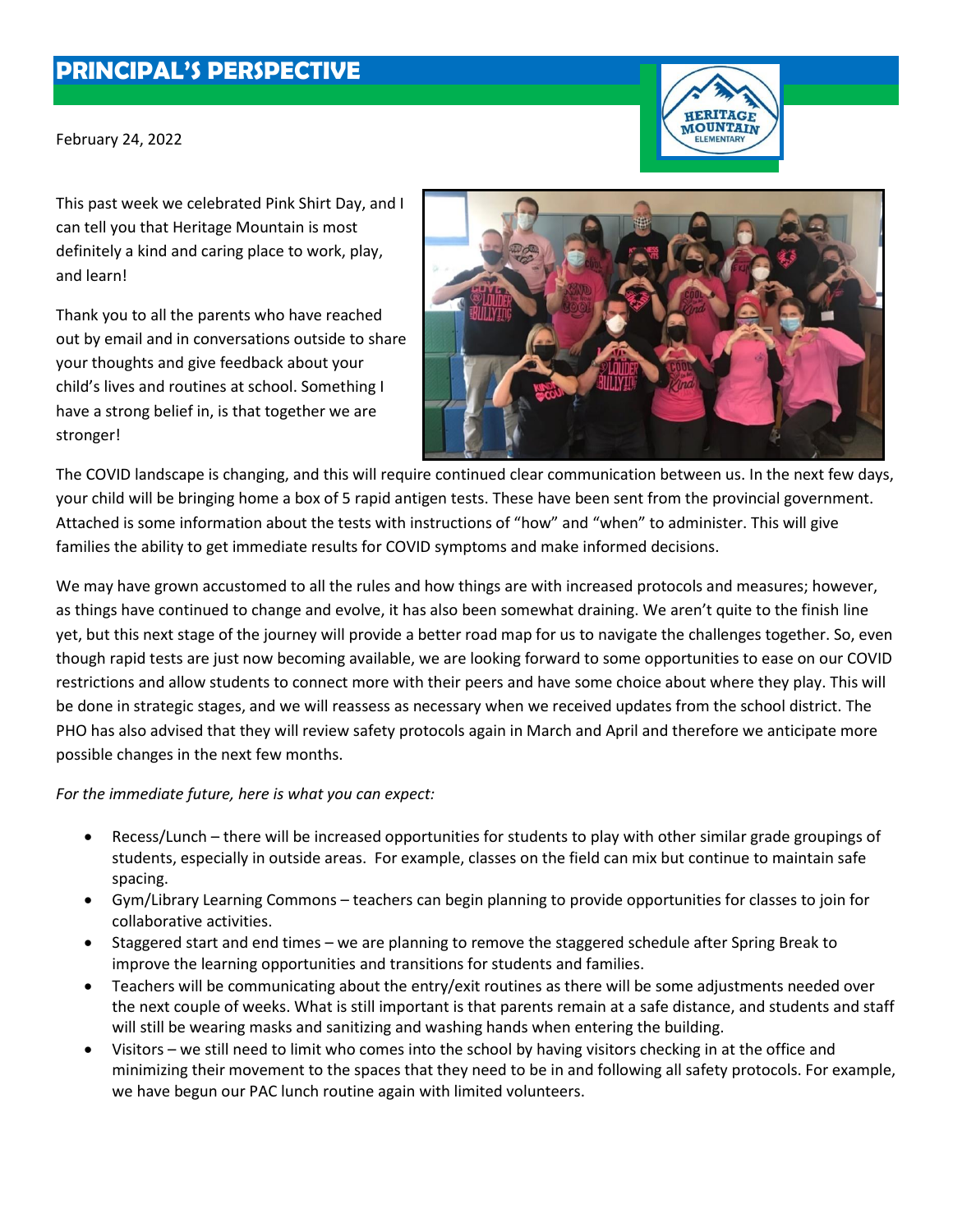All of these changes will take some time to get used to and require us all to have patience and adapt, but this is something I think we have all been looking forward to. Please continue to let me know if you have any questions or comments.

Sincerely,

Mr. Sclater



# **What's Happening at Heritage Mountain Elementary**

## **Gym Sense**

Thank you again to the PAC for sponsoring Gym Sense for all students. The sessions will be ending March 10.





## **Kilometer Club**

Kilometer Club training begins after Spring Break! Thank you to our PAC for providing incentive ribbons again this year!

## **PAC Fundraising News and Information**

Neufelds Feb fundraiser: \$7,437 was purchased with a profit of \$1,246 going to PAC. June 2nd is the next Neufelds delivery date.

**FARM FRESH FUNDRAISER Meridian Meats & Seafood GIFT CARDS**: now until March 24th (for distribution a couple of weeks before Easter)

The store is celebrating their 30th anniversary by offering a simple & profitable fundraiser. **30% of the proceeds of gift cards will go to HME PAC** (the cards never expire & can be used at any location). We are thinking most people would use the gift card for their own grocery shopping instead of actually gifting the card. Our closest location is in the Oxford Market along the Lougheed Hwy (stop in on your way to Costco!).

Visit Meridianfarmmarket.ca to view their store.

This butcher shop specializes in 100% grass-fed beef, free-run poultry, local pork, sustainable seafood & plant-based protein. Also, fresh fruits and veg, artisan deli, fresh baked breads and grocery essentials. Butcher bundles and freerange turkey are also available.

If you would like to buy a gift card, email Sherry a[t sherrylbot@gmail.com](mailto:sherrylbot@gmail.com) for more details.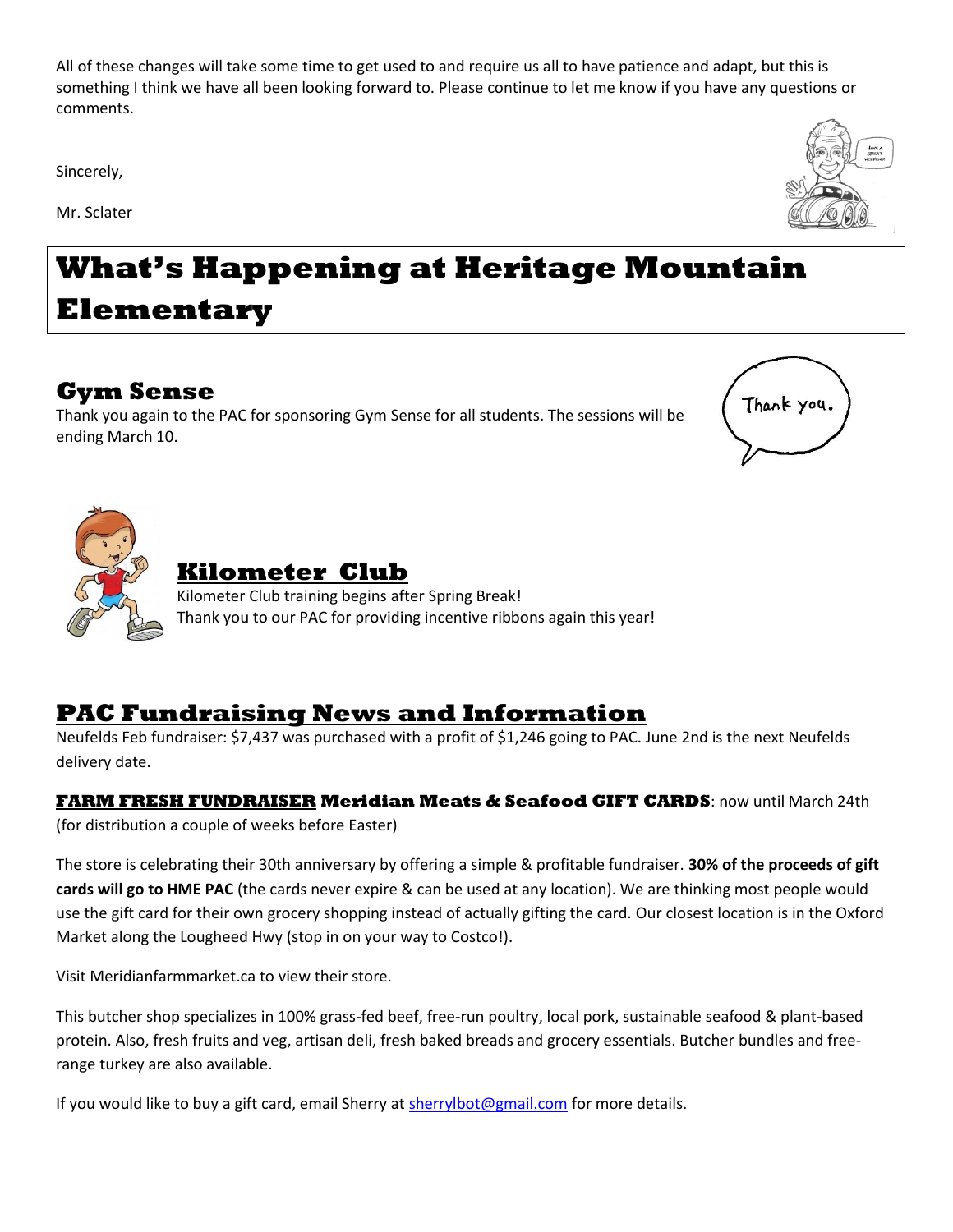

## **March Library Corner**

February, our "Love of Reading Month", flew by and now we are chatting about the buds on the trees and new growth in the glorious world around us. I have said this before, but reading is like new growth in nature, because each time we read we are growing our vocabulary, our understanding, our stamina, and our love of learning. It does not matter what we read, it just matters that we ARE reading. Your children have been engaged in many conversations over this past month about great books, and we have a library covered in kiddo created promotional posters, so I hope they are delving into some new book love and unearthing new passions.

**WHAT'S COMING UP?** "The Eco Challenge" is coming up for the week of Feb 28-March 4th. We have partnered with Eagle Mountain Middle and Heritage Woods to build a super team to save our planet one small move at a time! Please look for the Eco Challenge info in this newsletter. (Think: great convos, ugly sweaters, Planet loving kiddos). Lessons and exploration during LLC time will revolve around our planet and moves we can make in our daily lives to show our love for Mother Earth.

**SPRING BREAK IDEA:** Some of you may have heard of my small obsession with quirky and fun facts. Yep, I often proclaim "Fun Fact" to the kiddos and then spout a random fact from a book. Occasionally I jot the fact down for the school to soak in. My point? If your kiddo comes across a "fun fact" please have them share it with me when we come back together at the end of March. I like giving them credit for cool things.

**LATE BOOKS:** Please encourage your child/children to bring their library books back each week. If they would like to renew, they may do so, of course, but we do like to assure that the books are available for circulation rather than tucked under a bed (eeer, middle schoolers still owe me some books).

Happy Reading and happy family time!

Love, Mrs. Khan

## **School District No. 43 (Coquitlam) Heritage Mountain Elementary School School Calendar 2021-2022**

| Schools close for Spring vacation   | Friday, Mar 11                  |  |
|-------------------------------------|---------------------------------|--|
| (last day in session)               |                                 |  |
| Spring vacation period              | Monday, Mar 14 - Friday, Mar 25 |  |
| Schools re-open after Spring        | Monday, Mar 28                  |  |
| vacation                            |                                 |  |
| Good Friday                         | Friday, Apr 15                  |  |
| Easter Monday                       | Monday, Apr 18                  |  |
| Pro D Day                           | Friday, Apr 22                  |  |
| Victoria Day                        | Monday, May 23                  |  |
| School Based Pro-D                  | Monday June 6                   |  |
| Last day of school for all students | Wednesday, Jun 29               |  |
| Administrative day                  | Thursday, June 30               |  |

### **Early Dismissals one hour earlier than normal dismissal:**

 Tuesday April 12 Thursday May 12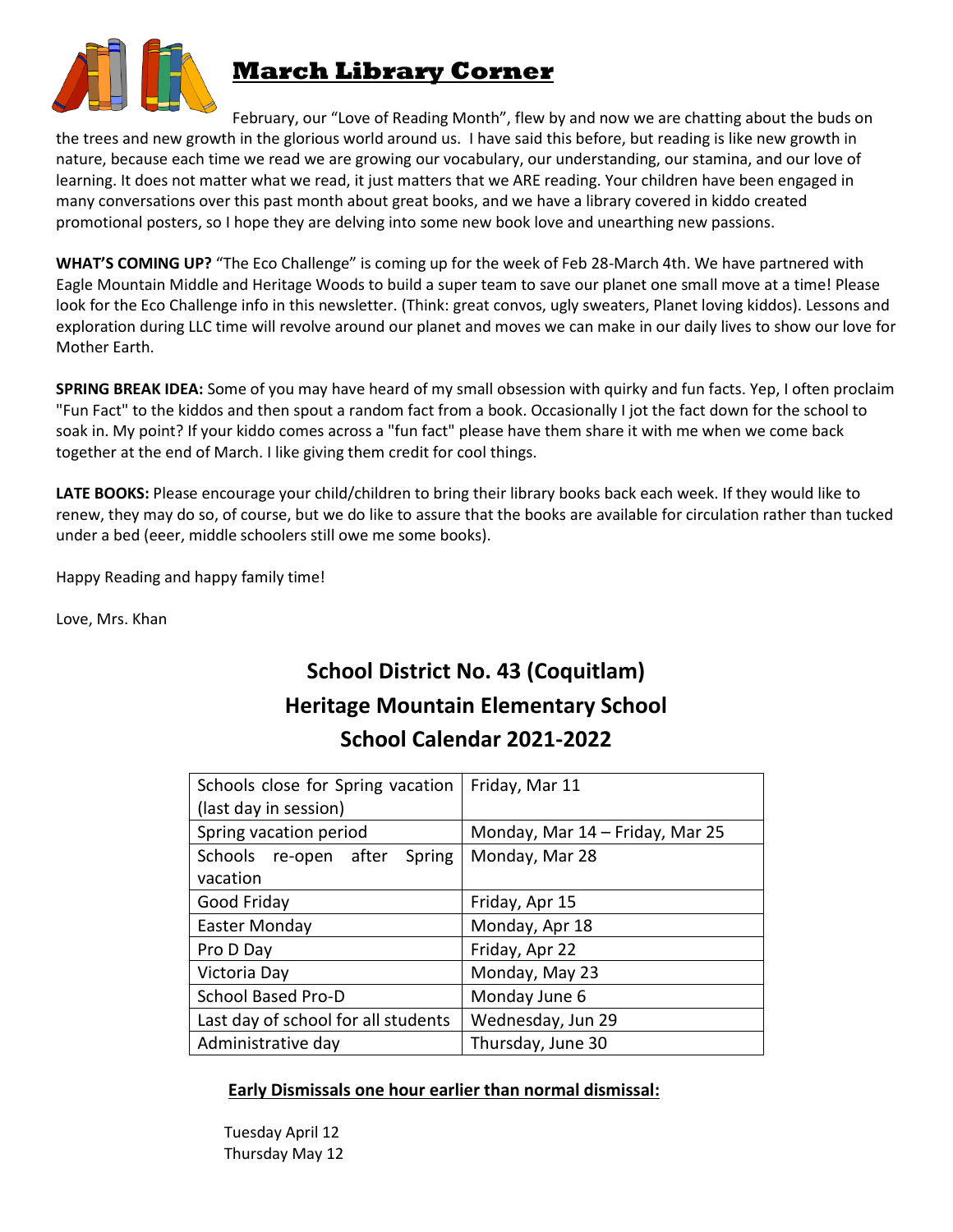## **SD43 ECO CHALLENGE 2022**

Monday, February 28- Friday, March 4th

## **HME has partnered with Eagle Mountain Middle and Heritage Woods Secondary for a chance to win \$500 for each school.**

**Will you participate? Please do!**

### **\*\*\*\*\*\*\*\***

**Monday/Day One:** Lights Off Lunch (*save electricity*)

• This will happen in each classroom, can this be done at home as well?

## **Tuesday/Day Two:** Sweater Day (*gas reduction*)

• Wear an ugly sweater or school colours or something cozy as the heat will be lower at school today!

## **Wednesday/Day Three:** Walk-Bike-Bus-Scoot-Skate to School Day (*reduce emissions*)

• When possible, we would love to see this happen (lets hope for sunshine and warmth)

### **Thursday/Day Four:** Litter less Lunch (*waste reduction*)

Try for a lunch without waste

## **Friday/Day Five:** "Why We Love Our Planet Day" (setting a declaration for our planet)

• Have a discussion about ways we can continue to love and protect our planet at home and at school.

*See Mrs. Khan or a Planet Lover for more information*